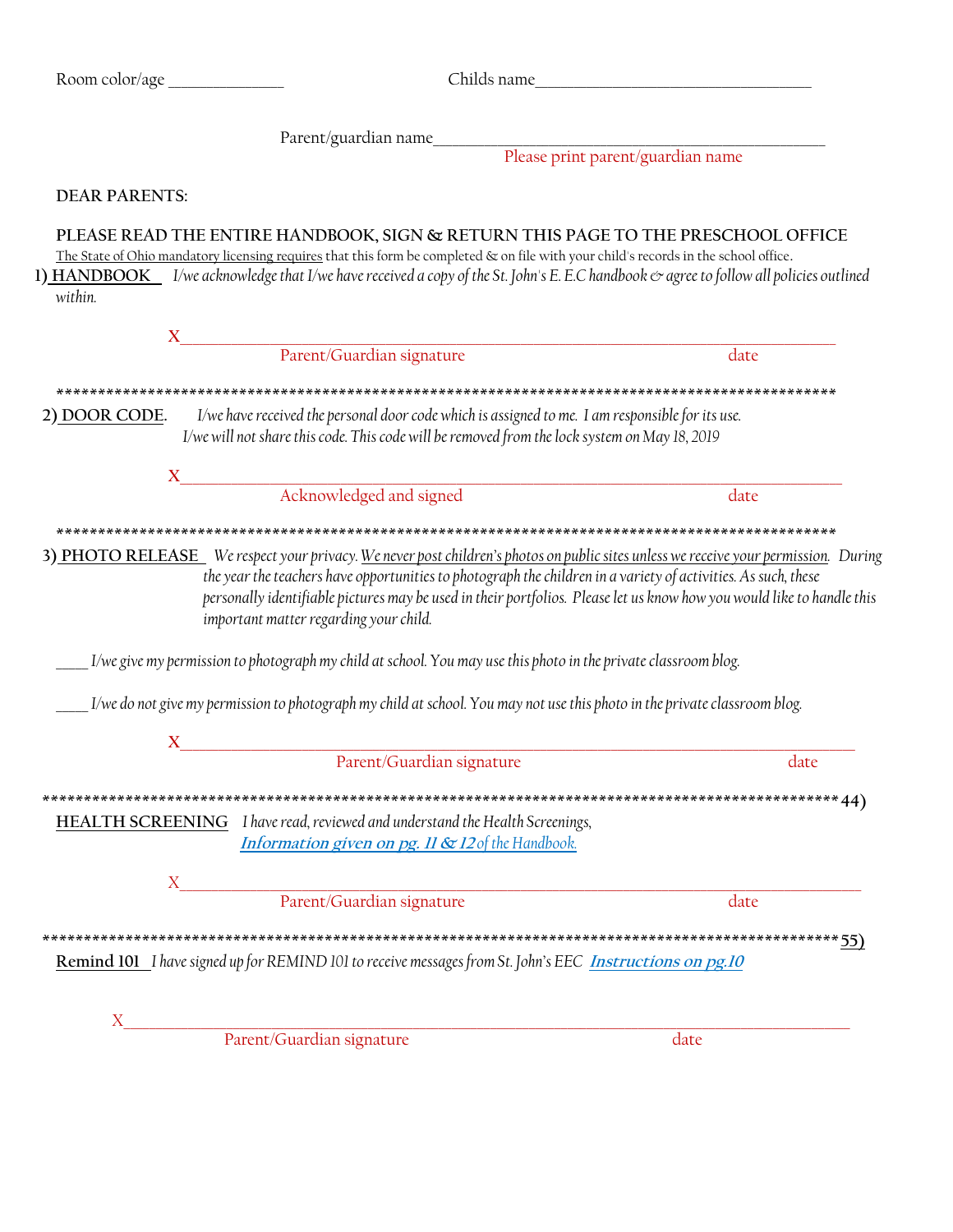**2021-2022** St. John's Early Education Center 700 High Street Worthington, Ohio 43085 614-885-2315 E-mail [EarlyEd@stjohnsworthington.org](mailto:EarlyEd@stjohnsworthington.org)  [www.stjohnspreschool.com](http://www.stjohnspreschool.com/)

Welcome to St. John's Early Education Center!

Please read and keep this handbook as it contains information regarding the preschool program. The Calendar of Events located on the last page of this handbook contains the events and days that the center will be closed.

**Check our web site for changes.**

We are a ministry of St. John's Episcopal Church.

The Mission of St. John's Church is to bring all people to unity with God and each other in Christ by:

\*Praying, worshipping, celebrating the sacraments and striving to discern God's will for us.

\*Studying God's Word and Works in creation and community to restoring and renewing ourselves for ministry through rest and recreation.

\*Proclaiming the Gospel, promoting justice, peace and love by individual and community outreach through the stewardship of God's gifts.

## **Administrative Staff**

Director—Cathy Wahoff Financial Advisor-Laura Hudson Office Manager-Christy Bowen

## **Early Education Center Advisory Board members** Church Rector Representative from the Vestry

Mrs. Cathy Wahoff Mrs. Laura Hudson A parent representative from the Three year-old group A parent representative from the Four year-old group A parent representative from the Five year-old group

## **OUR GOALS**

St. John's Early Education Center was established in 1964 to provide quality loving care for children three, four and five years of age. We recognize the importance of balanced growth & provide opportunities for cognitive, physical and social development. Our program is designed across a broad range of themes to include content that is meaningful, relevant, interesting and enjoyable for young children. Children are encouraged to learn and explore at their own speed in areas that interest them.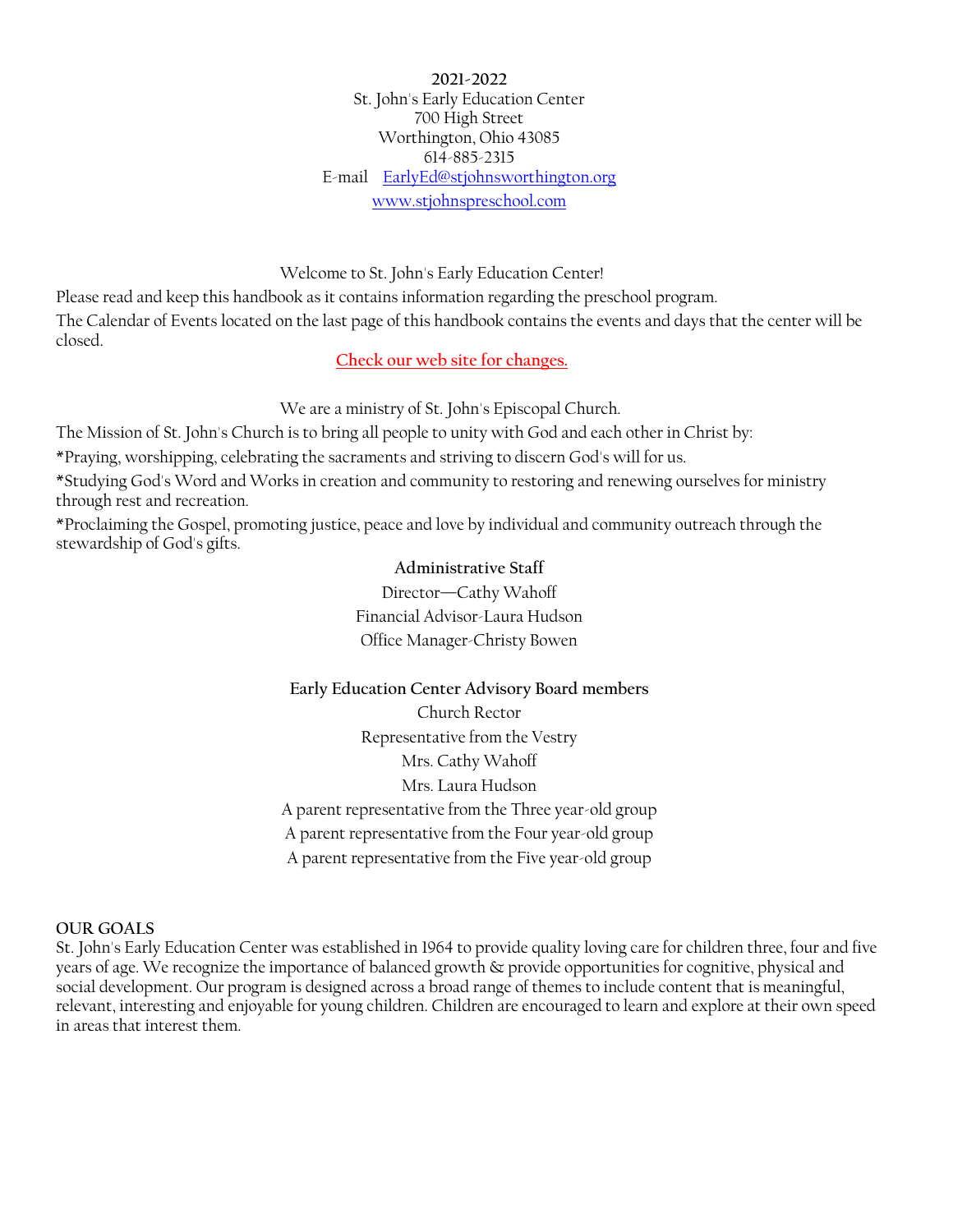## **PHILOSOPHY**

**We Believe** in the uniqueness of every human being!

- **We Believe** in combining the best that is known about learning, child development and human relations with the unique and general needs and desires of the child's world and the community in which he/she lives.
- **We Believe** that at no time in a person's life does one learn more quickly or more enthusiastically than during early childhood. The teachers establish a nurturing and caring atmosphere in the classrooms, so that the children feel secure and comfortable from the very beginning.
- **We Believe** as teachers of young children, that we should try to discover and work with each child's own uniqueness, to accept all children where they are, to accept their limitations as well as recognize their potential.
- We Believe in helping young children attain a good self image and self confidence. The development of a personal philosophy and the formation of a basic set of values are important human achievements. High self esteem is vital in pursuing a happy and productive life.
- **We Believe** the teacher's role must be that of a partner and guide in a learning process. It is vital to establish an atmosphere of mutual respect. It is our job to help the child acquire the skills that enable them to feel comfortable in their surroundings. This is accomplished by introduction to classroom routine. We know that being a good listener is an acquired skill. We believe that if this skill is nurtured, the child will be off to a good start both socially and academically.

We are devoted to the idea of developmental appropriate activities to meet the needs of each individual child.

**We Believe** that if the child's preschool experience is pleasant and satisfying, the child will have a positive attitude toward learning as formal education begins as well as a love of learning for the rest of their life.

## **LICENSE**

## Ohio Department of Job and Family Services **CENTER PARENT INFORMATION AS REQUIRED BY OHIO ADMINISTRATIVE CODE**

The facility is licensed to operate legally by the Ohio Department of Job and Family Services. This license is posted in a conspicuous place for review.

A toll-free telephone number is listed on the facility's license and may be used to report a suspected violation of the licensing law or administrative rules. The licensing law and rules governing child care are available for review at the facility upon request.

The administrator and each employee of the facility is required, under Section 2151.421 of the Ohio Revised Code, to report their suspicions of child abuse or child neglect to the local public children's services agency.

Any parent, custodian, or guardian of a child enrolled in the facility shall be permitted unlimited access to the facility during all hours of operation for the purpose of contacting their children, evaluating the care provided by the facility or evaluating the premises. Upon entering the premises, the parent, or guardian shall notify the Administrator of his/her presence.

## **\*\*TEMPORARY COVID-19 RESTRICTIONS REQUIRE PRE-AUTHORIZATION FROM DIRECTOR\*\***

Contact information for parents/guardians of the children attending the facility is available upon request. This information will not include the name, telephone number or email of any parent/guardian who requests that his/her name, telephone number or email not be included.

Recent licensing inspection reports and any substantiated complaint investigation reports for the past two years are posted in a conspicuous place in the facility for review.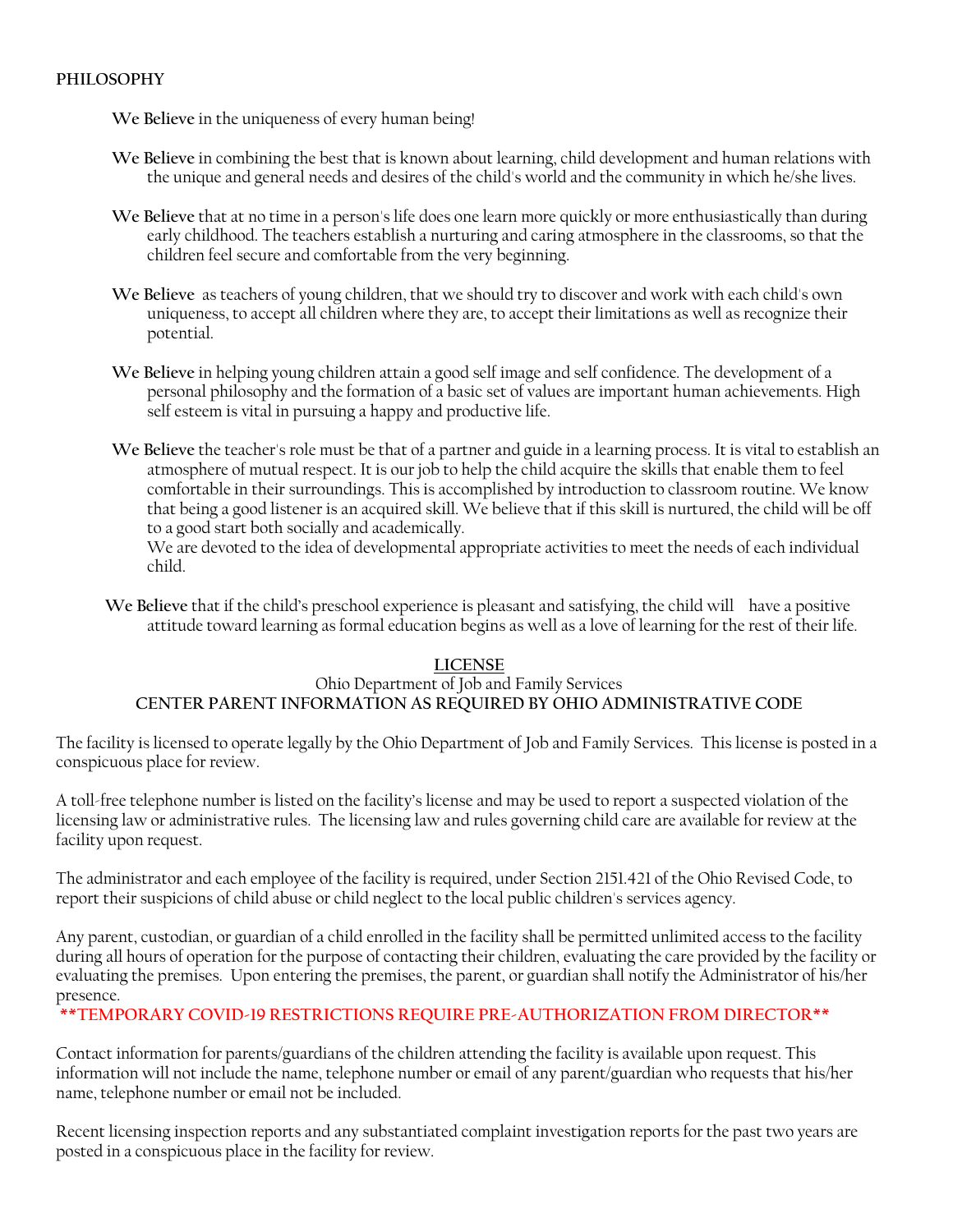The licensing record, including licensing inspection reports, complaint investigation reports, and evaluation forms from the building and fire departments, is available for review upon written request from the Ohio Department of Job and Family Services. The center's licensing inspection reports for the past two years are also available for review on the Child Care in Ohio website.

The website is:<http://jfs.ohio.gov/cdc/childcare.stm> .

It is unlawful for the facility to discriminate in the enrollment of children upon the basis of race, color, religion, sex or national origin or disability in violation of the Americans with Disabilities Act of 1990, 104 Stat. 32, 42 U.S.C. 12101 et seq.

**This information must be given in writing to all parents, guardians and employees as required in 5101: 2-12-30 of the Ohio Administrative Code.**

## **LICENSE**

## \*Staff / Child Ratios per the State of Ohio

- 1: 12 Three year-olds
- 1:14 Four and Five year-olds

St. John's EEC maintains a teacher/child ratio of

- 1:10 students per 2 teachers in our young three year old group, may not exceed 12 children
- 1:10 students per 2 teachers in our Three-year-old groups, may not exceed 16 children
- 1:10 students per 2 teachers in our Four and Five-year-old groups, may not exceed 20 children

#### **Hours and Days of Operation**

The Calendar of Events located in the back of this handbook contains the events and days that the center will be closed. The school year is September thru May.

Office hours during the school year are: 8:45 a.m. - 1: 30 p.m. Mondays / Wednesdays / Fridays  $8:45$  a.m.  $-2:00$  p.m. Tuesdays / Thursdays

The office is closed for the month of July and open restricted hours in June & August. Please call ahead for appointments. St. John's Early Education Center hours:

| Tue/Wed/Thurs   | 9:00 a.m. -12:00 p.m.      | Three year olds          |
|-----------------|----------------------------|--------------------------|
| Mon/Wed/Fri     | 9:00 a.m. $\sim$ 1:00 p.m. | Four $\&$ five year olds |
| Mon/Tue/Wed/Thu | $9:00$ a.m. -12:00 p.m.    | Four & five year-olds    |

#### **Daily Schedules**

The children's daily schedule is flexible enough to provide adaptability when necessary but structured enough to provide predictability for the children. We want them to view school as a safe and comfortable place, where they know what to expect and when to expect it. A typical day could include:

| <b>Threes</b>  | Fours          | Fives          |
|----------------|----------------|----------------|
| Free choice    | Free choice    | Free choice    |
| Circle time    | Circle time    | Circle time    |
| Gym/Playground | Gym/Playground | Gym/Playground |
| Bathroom/Books | Bathroom/Books | Bathroom/Books |
| Snack          | Snack          | Snack          |
| Spanish        | Spanish        | Spanish        |
| Project        | Project        | Project        |
| Music/Fit Kidz | Music/Fit Kidz | Music/Fit Kidz |
| Story          | Story          | Story          |

See individual classroom schedules posted outside of the room. \*Napping and resting times are not provided in our center.

**Please check our web site for changes.**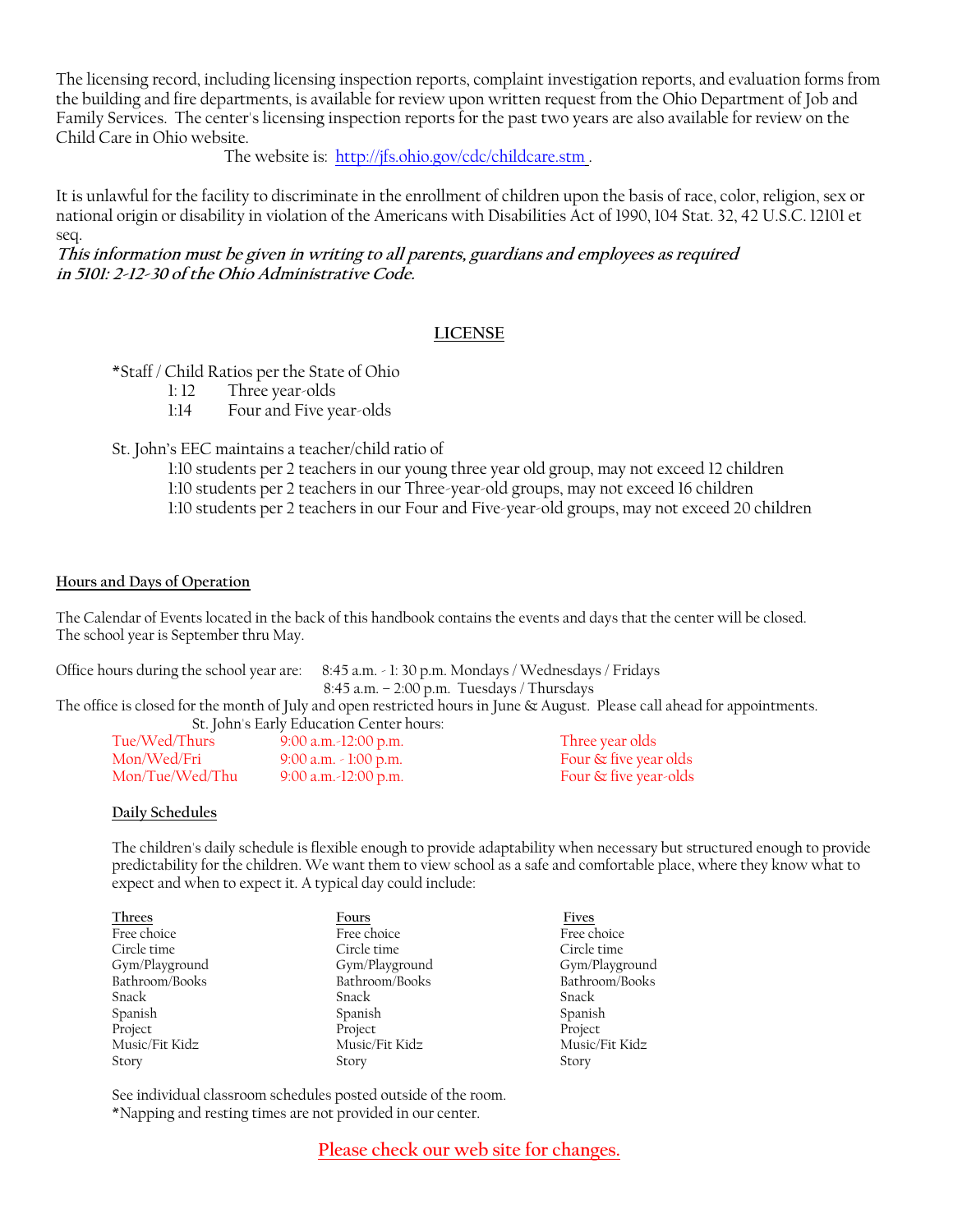## **ADMISSIONS**

Applications are accepted in January of the calendar year in which the child is to be enrolled. The child must be three years-old by September 30 of the year they enroll, and must be potty trained.

A child is considered to be enrolled in the center only after;

- **1**) \$60.00/\$75.00 non-refundable (and non-transferable) registration fee has been received.
- **2)** May 2021 tuition deposit has been received (refundable only if a new student fills the spot within 30 days of withdraw notice).
- **3)** All required paperwork must be received and on file before the first day of school.
	- a) ODJFS Annual 3 page Enrollment Form.
	- b) ODJFS Childs medical/vaccination form signed by the physician, to be submitted within 30 days of admission. The medical form must be updated every 12 months, per the State of Ohio licensing
	- c) Photo Release, Door Code, Health Screening, Remind 101 and a signed acknowledged reading of the handbook.
	- d) Ages and Stages questionnaire filled out at the beginning of September, turned in within 30 days.
	- e) Child Personal Profile

#### **Immunization Requirements**

It is the policy of St. John's Early Education Center to require all children attending our preschool to receive all age appropriate immunizations recommended by the Ohio Department of Health. In order to foster a safe environment for learning, and to help prevent the spread of communicable diseases, children who have not had all of the recommended immunizations will not be permitted to attend SJEEC. Verification of immunization is required on the state-approved form, which must be current and signed by the child's physician. The forms are available on Ohio Department of Jobs and Family Services website and will be available from the preschool office. The only exception to this immunization requirement is that the preschool may at its discretion admit a child without proof of the recommended immunizations for rubeola (measles), mumps, or chicken pox, provided the child has had the disease(s) naturally and a parent or guardian presents a signed statement from the child's physician verifying the child has had the disease and does not require immunization.

## **Tuition/Fees and Payment Policies**

A \$60 (\$70 family) annual, non-refundable & non-transferable registration fee is due for each child with the submitted application. Upon acceptance to St. John's EEC a deposit of one month's tuition is required to guarantee the spot.

It is applied to the May tuition payment and is refundable upon withdrawal only if a new student fills the spot within 30 days of withdraw notice.

- All tuitions are due on the **1st of each month**, beginning September 1. Checks are to be made payable to St. John's EEC. **Especially for this year, we highly recommend setting up automatic monthly recurring payments through your bank's online bill pay platform.** If payment is not received by the l0th of the month and you have not made arrangements for a payment plan, a \$10.00 fee will be added to your account. You will be considered delinquent if we have not received payment by the 15<sup>th</sup> of the month and your child will not be able to attend class until tuition is current.
- If circumstances arise which prohibit payment by the first of the month, please contact the school office immediately to make arrangements for the tuition payments.
- Parents are responsible for all returned check charges and will be assessed a \$20.00 fee that the bank charges us for any returned checks.
- Tax ID number is available upon request. A monthly statement will be provided upon request. A year end statement will be provided upon request.

| Annual Tuition –                                                     | divided into 9 installments |
|----------------------------------------------------------------------|-----------------------------|
| \$1,575.00 per school year, students attending 2-days per week.      | <b>Monthly \$175.00</b>     |
| \$1,890.00 per school year, students attending 3-days per week.      | <b>Monthly \$210.00</b>     |
| \$2,340.00 per school year, students attending 4-days per week.      | <b>Monthly \$260.00</b>     |
| \$2,340.00 per school year, students attending 3-long days per week. | <b>Monthly \$260.00</b>     |
| \$2,790.00 per school year, student attending 5-days per week        | <b>Monthly \$310.00</b>     |
| \$1,440.00 per school year, enrichment students 2 days per week      | <b>Monthly \$160.00</b>     |
|                                                                      |                             |

| Craft Fee:                        | An annual craft fee is due September l: |                                                |
|-----------------------------------|-----------------------------------------|------------------------------------------------|
| \$40.00 for 3-days per week.      |                                         | \$50.00 for 3-days extended                    |
| \$50.00 for 4 or 5-days per week. |                                         | \$20.00 for 2 day Young January 3s, Enrichment |

## **Withdrawals**

Tuition will not be refunded because of withdrawal unless the center is able to fill the vacancy within 30 days of withdraw notice. Because our excellent student/teacher ratios are reflected in our budget, we plan on your child's enrollment for the entire school year. No reduction in tuition is permitted for any days missed by a child because of vacation or illness.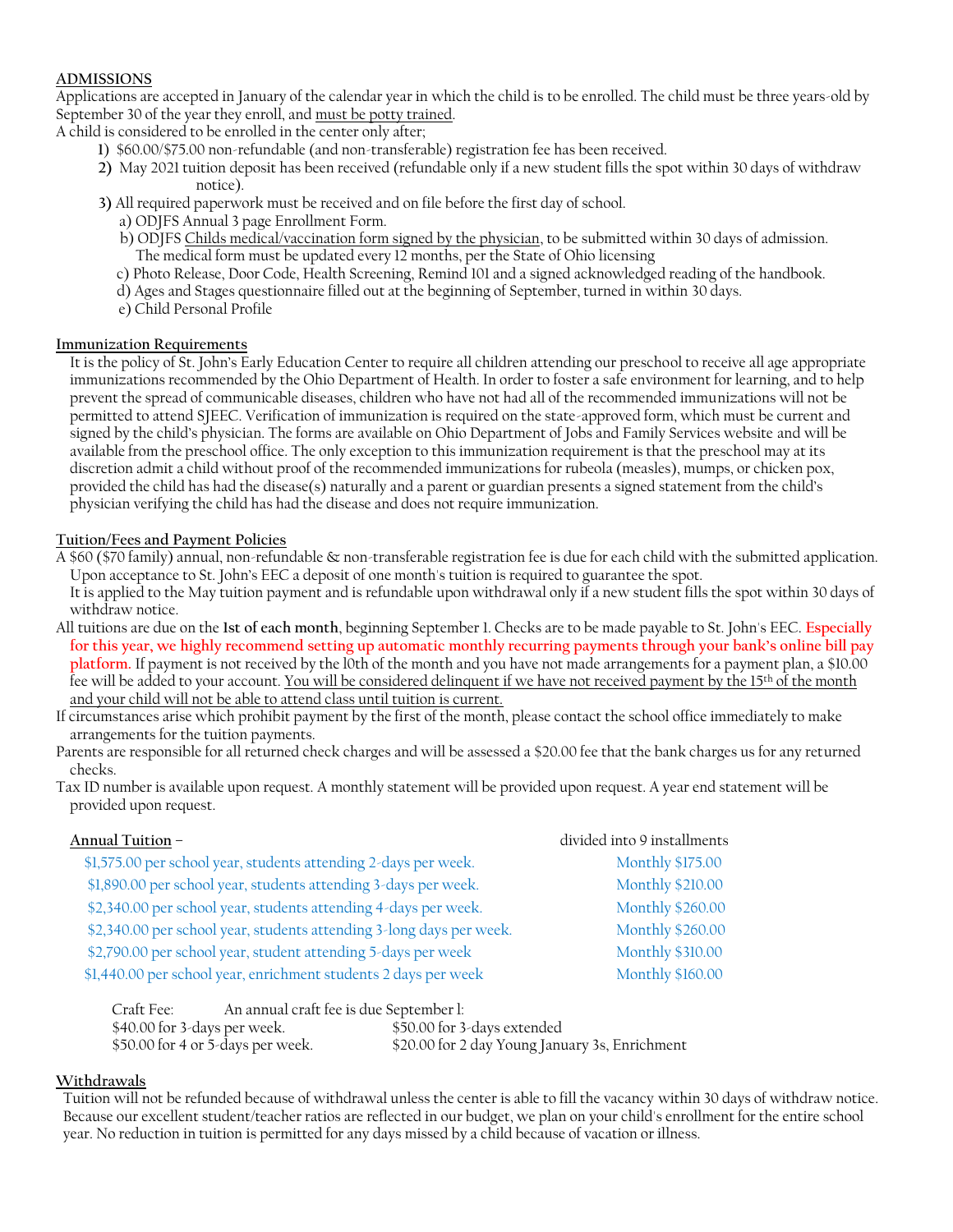## **Transitioning**:

*Beginning of the school year:*

The first days of school begin with a visit for only an hour to acclimate to a new setting and to meet the teachers. This is a time to meet some of his/her new friends, to see where toys and equipment are located in the room, to check out the bathrooms and to try out the playground and the gym equipment. Parents meet for coffee with the director and the other parents in the undercroft during this time. It is also important for the child to know that he/she is promptly picked up after school.

The second day, all the children (3, 4, 5) will stay for the full session.

Children do not change classrooms during the school year.

## *Middle and End of School Year:*

Progress evaluations are discussed between parent and teacher twice per year.

- \*The first evaluation is held 10-12 weeks into the school year. The teacher and parent discuss the child's growth and development, classroom expectations and schedule, unless an issue needs to be addressed earlier.
- \*The second evaluation is done at the end of the school year which helps to determine appropriate placement of the child for the next school year. Parents are given portfolios, files and samples of work their child has done during the school year.
- \*End of year activities include a visit with the Big Yellow School Bus for 4 & 5 year olds and Library walk for 3's. *Leaving St. John's EEC*

Parents meet with their child's teachers before dis-enrolling to discuss and receive summaries of their child's work.

#### Records Release

If you need your child's records released, the form is available in the preschool office. We will process your request in a timely manner.

#### **Supervision Policy**

- A major responsibility of the staff is to ensure the health and safety of each child entrusted in our care. Staff persons are alert to the safety needs of their children, anticipate possible hazards, and take necessary appropriate precautionary and preventive measures. Staff will supervise children at all times. At no time will a child be left unattended. If a child becomes ill, he/she will be taken to the office, or made comfortable in a section of the classroom not in use, but within the sight and hearing of a staff member.
- **Child Abuse Reporting:** All staff members are mandated reporters of child abuse. If a staff member has suspicions that a child is being abused or neglected, they **MUST** make a report to the local children's service agency. The safety of the children is always our first concern.

## **Child Guidance and Management Policy**

- We take our professional responsibility to the children seriously therefore we employ classroom procedures that prevent discipline problems from happening. Positive reinforcement and positive redirection will be used. We find that if a program is challenging and the attention span expectation is not too great for the child to handle, few problems arise. A child may be asked to sit for a short period of time to give the child a chance to regain control if they are having a difficult time. Time outs will be age appropriate in length and done within the classroom.
- If a situation arises where a child is consistently endangering himself, peers or staff, and if every attempt has been made to work together with the parents and the child to correct this behavior, it may be necessary to withdraw the child. The administrator would be in communication with the parents prior to this occurring.
- If the child demonstrates behavior that requires frequent "extra attention" from the staff, we may choose to develop and implement a behavior management plan. This plan would be developed in consultation with the parents and would be consistent with the requirements of Rule 5 101: 2-12-22 OAC. If this behavior management plan does not demonstrate positive results, the Center reserves the right to request withdrawal of the child.
- Requirements of Rule 5101:2-12-22 apply to all staff and parents while they are at a Center. Basically, this rule states that all staff and parents must treat child with love and respect, and set limits which are appropriate for the age of the child. Details of Rule 5l0l: 2-12-22 are available in the school office.

#### **Arrival/Departure**

Please enter from High Street and our parking lot will function as a one-way street from West to East. Everyone will exit at Hartford Street. You may park anywhere within the school property in the designated parking spots, EXCEPT in spaces designated for Church staff and in the spaces along the playground fence near the entrance doors as we reserve those spaces for our drop off lane. Orange cones are in place to designate drop off lane.

#### **Please note:**

- 1. Enter the school parking area from the High St. entrance, the traffic flow is one way only.
- If no spots are available, go around the corner and enter again, parking spots will appear.
- 2. Slow down…..**5mph** is the recommended speed.
- 3. Be alert and **please put your cell phones away** for this very short period of time.
- 4. Use the marked parking spaces only.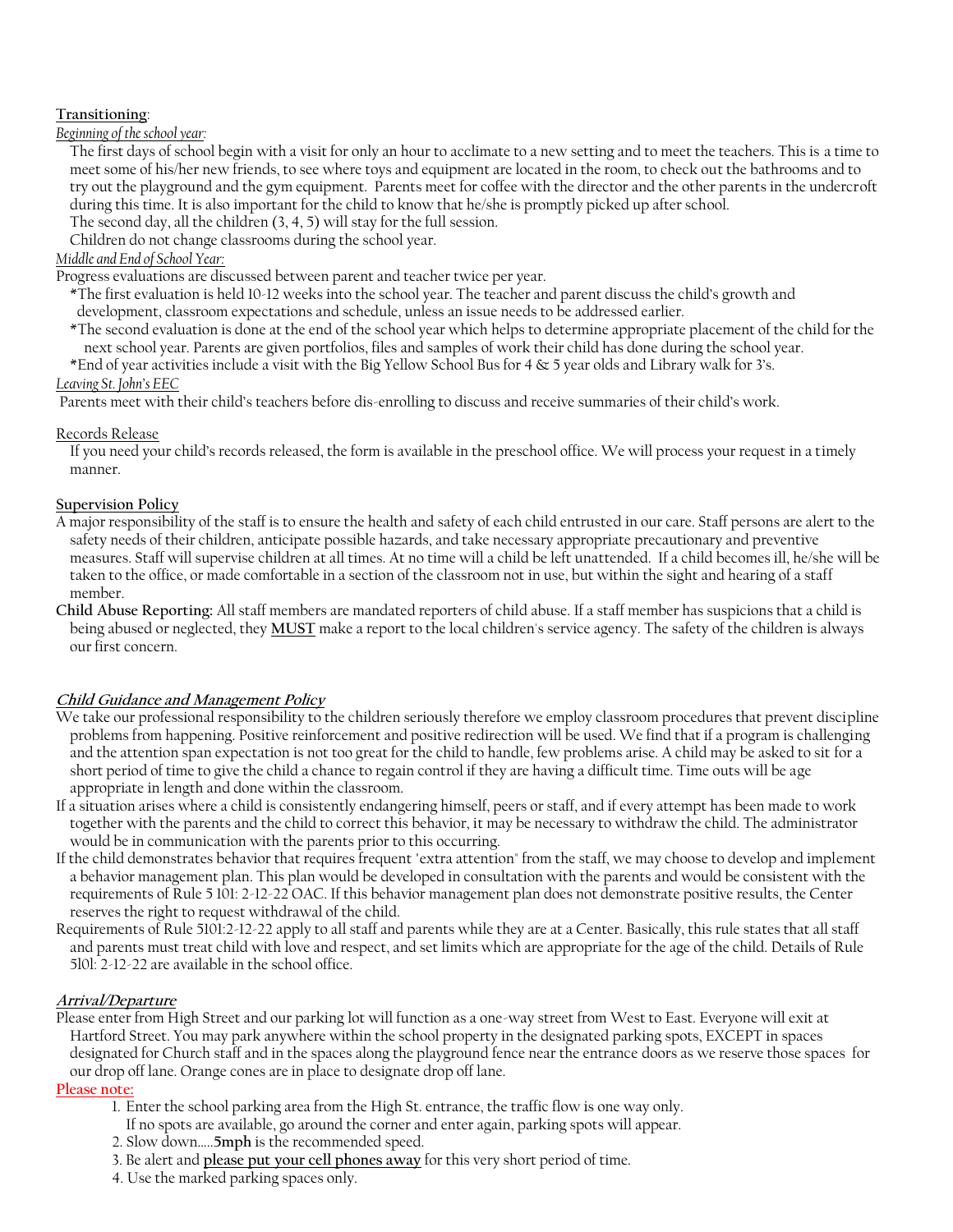The Director or Teacher will be at the entrance purple double doors (Yellow, Red, Purple classes) or front church door (Blue, Green rooms) from 8:55 to 9:15 a.m. every morning. Have your child ready to exit the vehicle from the curb side so as not to exit in the path of other traffic. Mrs. Wahoff or the teacher will guide your child to the door. One teacher from each classroom will be monitoring the halls to assure that each child arrives in his/her designated classroom safely.

All school doors are kept locked. The door that is located west of the playground has an intercom and a doorbell.

## **Release of a Child**

- All children must be picked up by a parent, or another authorized adult at the close of school, (12:00 pm, 1:00 pm, or 2:00 pm), outside of their classrooms.
- Staff will release children only to persons on the release form (carpool form) provided to the teacher by the parent. If an emergency arises, the parent must notify the school (you will be asked to verify your family code word) and provide the name of the person responsible for picking up your child. The person picking up will also be asked to provide the code word (which you have given us on the emergency card). Staff will check ID's of anyone whom they do not recognize. Please let people know ahead of time so they will bring a picture ID and they are not offended. The children's safety is our priority!
- Staff will not release children to anyone, including parents, who appear to be under the influence of drugs or alcohol. Emergency contacts will be called to transport the child home.
- Custody Agreements: If there are custody issues involved with your child, you must provide the Center with court papers indicating who has permission to pick up the child. The Center may not deny a parent access to their child with proper documentation.

#### **Snacks**

A snack, provided by the day's snack helper family, will be served each day to the children. We will list suggestions for nutritious snacks. Each snack should contain at least two nutritional foods. Only water will be served as a drink. Sugary snacks, such as cookies, cupcakes and doughnuts, are not acceptable<u>. We appreciate peanut free snacks due to an increasing number of peanut</u> allergies. Please let us know ahead of time if your child is not permitted to have any type of foods due to allergies or religious beliefs.

Treats: We love to celebrate birthdays, but we discourage sugary treats, especially cupcakes. Instead, your child might enjoy giving a book, CD/cassette, puzzle, etc., to the classroom to share. Please check with the teachers.

The teachers cannot and will not be responsible for passing out birthday party invitations.

## **NUTRITION NUGGETS FROM ST. JOHN'S E. E. C.**

## **Snack Guidelines**

Thank you in advance for making snack time enjoyable and healthy!!

**\* For the health and safety of all of our children the following foods are prohibited at our school; peanuts, tree nuts and any other nut products.**

# For health reasons it is important that you bring only manufacturer sealed healthy and nutritious snacks. Please abide by our

guidelines. We ask you to please chose from the list below when it is your turn to provide a snack.To prevent contamination if you chose to send in a fresh fruit snack please send it in uncut & unpeeled. All fruits and vegetables will be rinsed, peeled and cut (if necessary) at school before being distributed.

#### **SAFE SNACK LIST;**

- \*Fresh fruit and vegetables (no dips or toppings) good choices are small apples, clementines, strawberries, bananas (1 banana will provide snack for 2 children)
- \*Individual boxes of raisins.
- \*Ocean Spray Craisins

\*Applesauce (Spoons please)

- \*Rold Gold pretzels, (minis please) in original packages
- \*Ritz crackers, (whole wheat or original) in original packages
- \*Teddy Graham Crackers (Honey, Cinnamon, Chocolate chip) in original packages

\*Keebler Graham Crackers (Original, Honey or Cinnamon) in original packages

- \*Safe Cereals; Kix, Cheerios (original) Quaker Life Cereal in original packages
- \*Kellogg's Frosted Mini Wheats (chocolate, strawberry and blueberry are ok too) in original packages

Please be sure that all snacks are sealed and in their original packaging.

Snack time is not associated with birthdays; therefore please refrain from sending individual favors or snacks to celebrate your child's birthday. Instead, your child might enjoy giving a book, CD's, puzzle, etc. to the classroom to share. Please check with your teacher for ideas.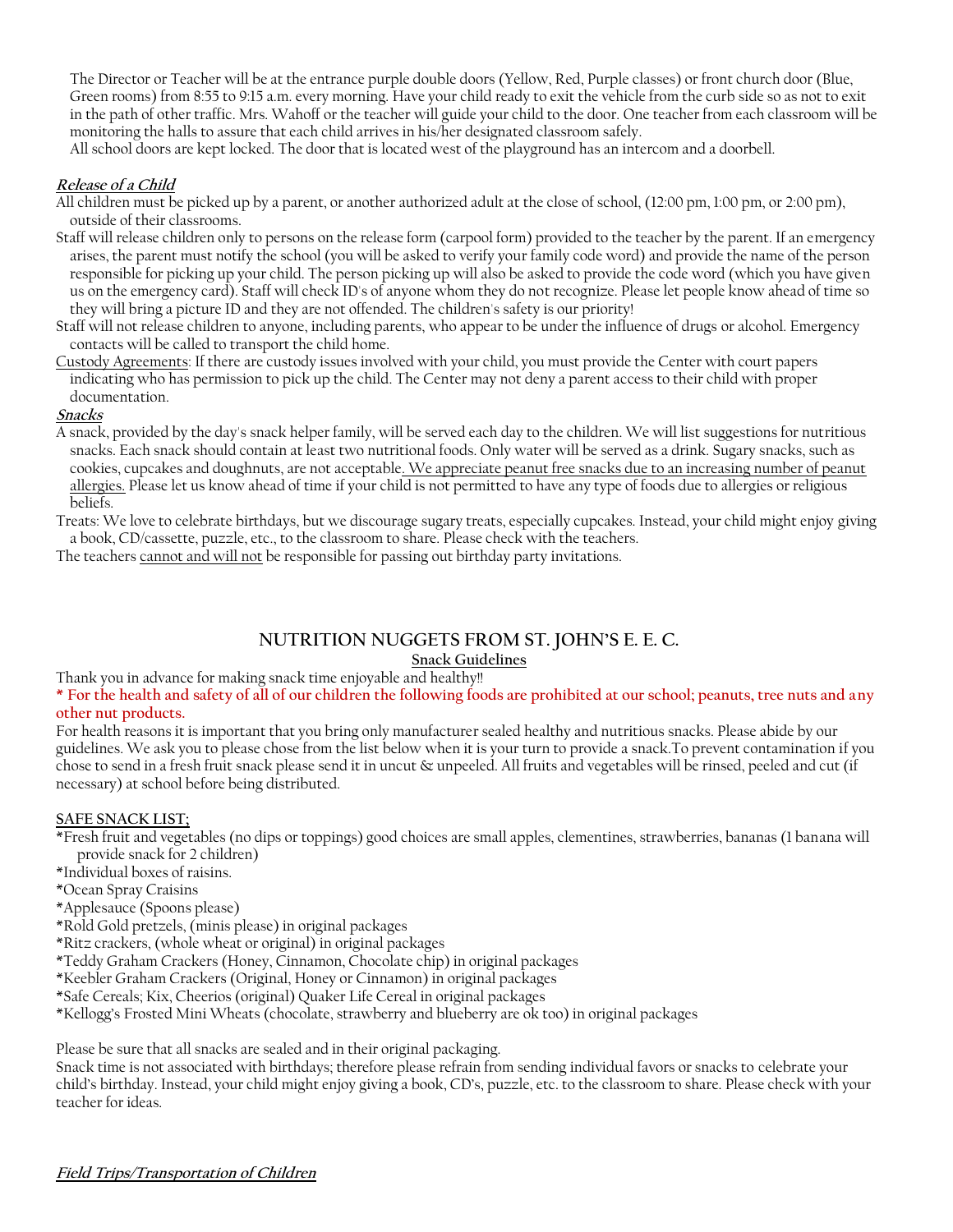Before any child participates in a walking field trip, the Center will obtain written permission from the parent or guardian. Teachers always have a first aid kit on hand in case of emergencies. Name tags with the school name will be provided.

Trips away from school are limited. Before leaving the Center, on a walking trip, a count will be taken of all children, and they will be marked on an attendance sheet specifically created for the trip. Upon arrival at the destination, another count will be taken to assure that all children have arrived safely. This process will be repeated upon leaving the destination and returning to the Center. During the course of the field trip, each staff member will have specific children that they are responsible for supervising.

#### **Accidents/Emergencies**

The Center has devised several procedures to follow in the event of an emergency that would occur while your child is in the Center's care. One staff member who has received training in First Aid, Communicable Disease and CPR is always present. In the event of a fire or tornado, staff would follow the written instructions posted in each classroom, describing emergency evacuation routes, and procedures to be followed to assure that children have arrived at the designated spot. In order to prepare the children for the unlikely need to evacuate, the Center does conduct monthly fire drills, and periodic tornado drills. Should we need to evacuate due to fire or weather conditions, or loss of power, heat, or water to the Center, our emergency destination is Worthington Kilbourne Middle School which is located just across 161 from the center on the other side of the street. A sign will be posted on the doors indicating that we have been evacuated and the location where to pick up your child. Parents will be contacted as soon as possible to come to pick up the children. If a parent cannot be reached, we will contact the emergency contacts as listed on your child's enrollment information.

In case of a minor accident or injury, staff will administer basic first aid (soap/water/ice) and TLC.

- If the injury is more serious, first aid would be administered and the parents would be contacted immediately to assist in deciding an appropriate course of action.
- An incident/injury report will be completed and given to the person picking up the child, on the day of the incident/injury if any of the following occur: the child has an illness, accident or injury which requires first aid; the child receives a bump or blow to the head; the child has be transported by the emergency squad; or an unusual or unexpected event occurs which jeopardizes the safety of the child.
- If any injury is life threatening, the EMS will be contacted, parents will be notified, and a staff member will accompany the child to the hospital with all available health records. The Center will not transport children in emergency situations. If a child requires transportation, the parent and/or the emergency squad will be contacted. If a child requires emergency transportation, a report shall be available within twenty-four hours after the incident occurs.

## **Management of Illness**

## **\*\*\*\*PLEASE REFERENCE COVID-19 PROCEDURES \*\*\*\***

- St. John's provides children with a clean and healthy environment, however, we realize that children become ill from time to time. If this is your child's first group care experience, it is possible that he/she may experience more frequent illnesses at the beginning of the school year before the immune system becomes more active. We observe all children as they enter the program to quickly assess their general health. If, in the teachers' judgment, a child is not well enough to be at school, one of them will contact the parent to take the child home.
- If a staff member notes your child with any of the following symptoms he/she will be immediately isolated to a part of the classroom not in use, or to the school office, and discharged to the parent or emergency contact: Anytime a child is isolated, he/she will be kept within sight and hearing of a staff member. A cot is available in the office to keep a child as comfortable as possible until a parent comes.
	- Symptoms; **\*\*Please do not bring a sick child in to the Center. \*\***
		- \* Temperature of 100 degrees F
		- \* Diarrhea (more than three abnormally loose stools within a 24 hr period)
		- \* Severe cough
		- \* Difficult or rapid breathing
		- \* Yellowish skin or eyes
		- \* Redness of eyes, obvious discharge, matted lashes, burning, itching
		- \* Untreated skin patches, unusual spots or rashes
		- \* Unusually dark urine or gray or white stools
		- \* Stiff neck with an elevated temperature
		- \* Evidence of untreated lice, scabies or other parasitic infestation
		- \* Vomiting
		- \* Sore throat or difficulty swallowing

If a child is exhibiting any of the above symptoms, **please do not bring them to school until they have been symptom free for 48 hours**. If the child is sent home sick from preschool, the child is not permitted to return the next day. We feel that if a child is not feeling well enough to participate in activities, but not exhibiting any of the symptoms listed, he/she should not be in school.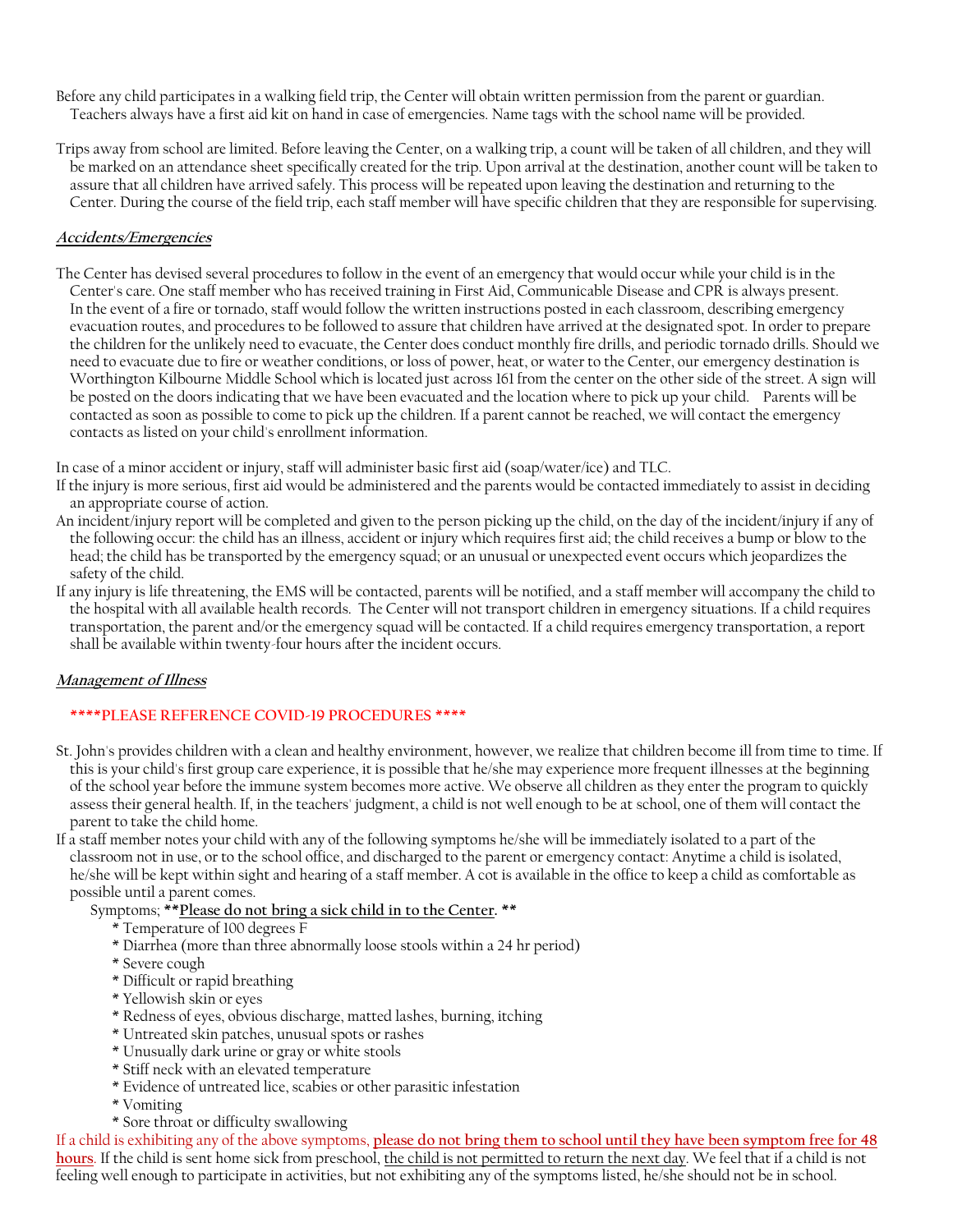**Communicable Disease policy**. A notice will be posted outside of the child's classroom if classmates have been exposed to a communicable illness. Children will be readmitted to class after 48 hours of being free of fever and other symptoms. If they are not symptom-free, a doctor's note will be required stating that the child is not contagious.

#### **Medications:**

Forms JFS 01217 & JFS 01236 are required for children with special health needs. Parents must provide the Center with written, signed and dated instructions from a physician as to the procedure to administer the medication. Medication must be provided by the parent in the original container (if prescribed, the prescription must be on the label). Medication will be stored in the classroom/office **in their original container** in a cabinet inaccessible to children. The school does not administer medicines or prescriptions to individual children enrolled without the required forms

#### **Outdoor Play**

Children will play outdoors each day in suitable weather. Please dress your child accordingly so that he/she may be comfortable when playing outside. Please **print names in full on all raincoats, coats, jackets, sweaters, hats, boots, etc. worn by your child**. We want to make every effort to help children keep track of their belongings, but find it impossible when items are not marked. Children often do not recognize their own clothing.

We will limit the time outside when the temperature is very cold or very warn. Children will not be taken outside if the temperature, including the wind chill or heat index drops below 25 degrees or rises above 90 degrees. We will not play outside in the rain, threatening weather, ozone warnings etc. On days that outdoor play is not provided due to these conditions we will have time for large muscle activities in the gym.

## **Parent Participation \*\*PLEASE INQUIRE WITH DIRECTOR DUE TO COVID-19 PROTOCOLS\*\***

Typically, parents are encouraged and we are delighted to have parents participate in many activities. If you have a skill such as playing an instrument, a specific field of interest, vocation, hobby, etc., that you would like to share with your child's class, please arrange with the teacher to come and join us.

**Parent -Teacher Communication** We believe that it is essential for your child's growth and development at St. John's to have good parent teacher communication. Please send an e-mail or drop a note at the office requesting a teacher call back or a note in response. Due to staff responsibilities and schedules, parents are asked to make an appointment for lengthy conversations so that the teacher is able to focus on you and your concerns.

Because the teachers are busy when you arrive, or pick up, please do not attempt to conference in front of your child or other parents. We want to be respectful to you and your child, arrange for a later time to talk.

**Assesments** Our program conducts formal assessments on all enrolled children. We do not report child level data to the Ohio Department of Jobs and Family Services. (Pursuant to 5101:2-17-02of the Administrative Code)

**Parent -Teacher Conferences:** There are two conferences scheduled, one in the late fall and one in the spring each year. At that time, you and your child's teachers will share observations about his/her preschool experience.

#### **Grievance Procedures:**

Please feel free to bring up concerns when they occur. Often they can be addressed when they are little problems, before they grow into bigger problems. If a parent has a concern about any aspect of the preschool, the following steps are recommended:

- 1. Contact the teacher to arrange a conference
- 2. If the classroom teacher is the cause for concern, the parent should arrange a conference with the director
- 3. If the teacher or director is not able to satisfactorily address the concern, you may chose to consult the Rector and Advisory Board.

#### **Changes in a Classroom**

Parents will be informed of major changes that occur during the school year that affect their children, such as changes in a room or teacher. Should a circumstance arise without notice, the parents will be informed as soon as possible. Any questions or concerns should be directed to the office.

#### **DISENROLLMENT**

SJEEC reserves the right to refuse continued enrollment at their sole discretion. In certain circumstances SJEEC, at its sole discretion may deem it necessary to dis-enroll a family. Such a decision would be based upon SJEEC's decision that it is unable to meet the expectations of this family and a continuing relationship may prove to be detrimental to both families, staff, and ultimately the children. Once such a decision is made, a family would be notified. While such a decision is rare, sometimes SJEEC may deem it necessary for the continuing health and vitality of our school community.

SJEEC is a private school that aims to provide a positive, enriching preschool environment to all its enrollees. A decision to dismiss a child will come only after all options to meet the child's needs have been explored. Every measure will be taken to help the child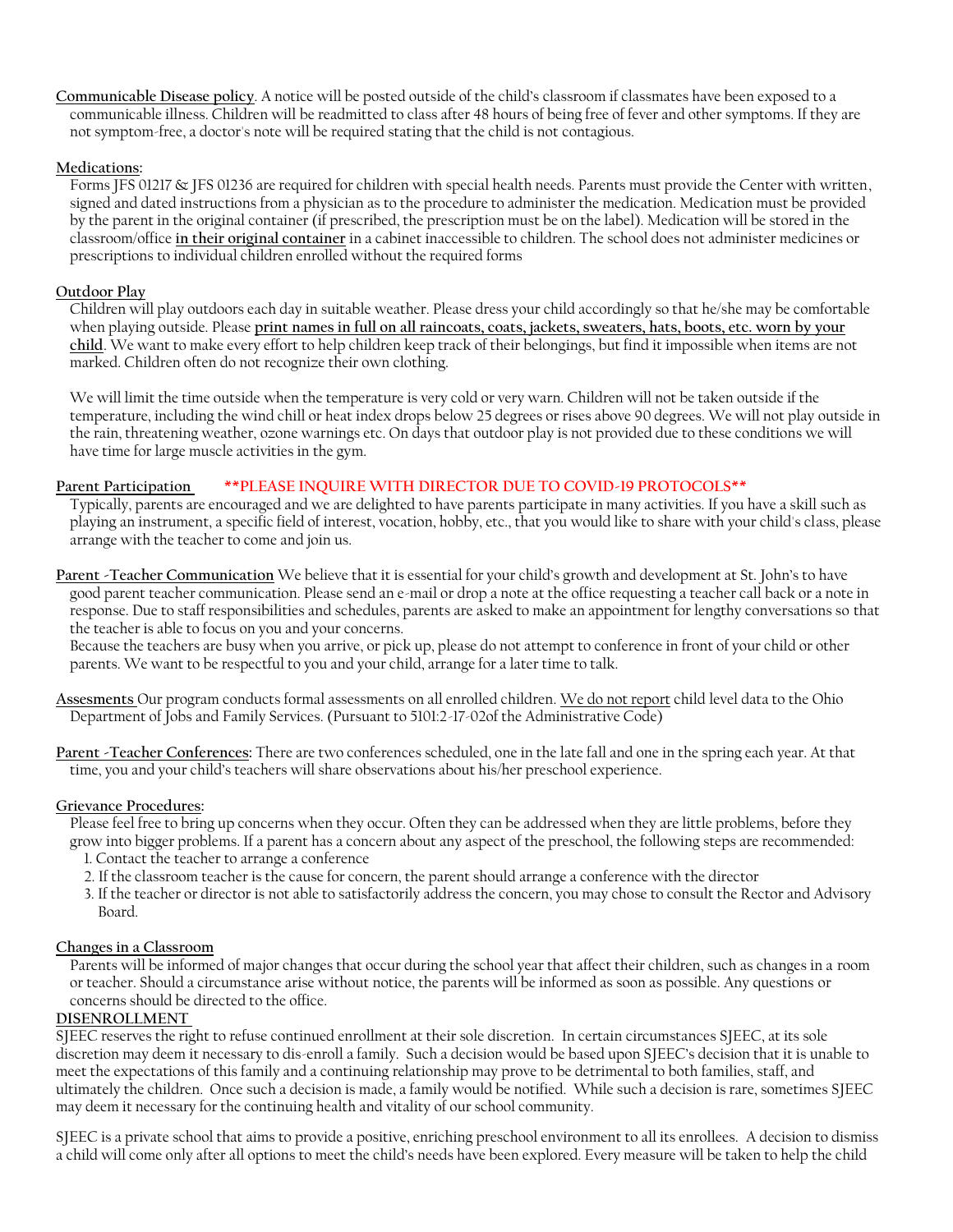in question. The Director together with the teachers will assess each dismissal not only with regard to the individual child's needs but also the needs of all the children served.

Parents who exhibit behavior that is disruptive to the learning environment or is degrading to another child or parent/guardian, or does not promote a positive Christian environment for all will be asked to find alternate care for their child. Tuition will not be reimbursed.

#### **Parent Roster**

A roster of names and telephone numbers of parents of children attending the preschool is available. Anyone who does not wish to include their name and telephone number on the roster should notify the preschool office.

#### **Substitute Teachers**

St. John's maintains a list of qualified substitute teachers whom we call upon when needed. These teachers must meet the same licensing requirements as that of our classroom teachers. Frequently, our substitute teachers are either currently teaching or are former staff members.

All substitute teachers are invited to our in-service workshops as they are offered during the school year.

#### **Scholarship Fund**

This fund was established by the Preschool Advisory Board in 1969 to receive special gifts to the school. In turn, the preschool is able to help enrolled families, with tuition assistance in times of need. It enables our growing alumni, parents, parishioners and friends to say thank you and pass it on to others. A gift to the fund is an excellent way to remember a child's birthday or in memory of a loved one.

Contributions, which are tax deductible, may be made to St. John's Early Education Center with a letter directing its use for the "Scholarship Fund."

#### **Schedule**

Generally, we use the Worthington Public School District schedule as a guideline for vacations and holidays.

#### **Inclement Weather**

The director will determine if it is necessary to close the center. Announcements will be made on the local TV stations. The preschool uses the free app **Remind** to give parents a personal notification of school closings. Text **@sjeec to 81010 on your phone.** (Our class code is **@sjeec**). If school is closed you will receive a text message from Remind.

Occasionally, due to poor weather conditions, we may end an AM session early. If this occurs, each child's family will be notified by telephone about the cancellation. Other emergency closings, parents would be notified by E-mail, a telephone call and also please check our web site.

## **Misc**.

For the safety of your child, we must always have the most current information on file. Any change to this information must be communicated to the office immediately.

Our Facebook page is for artwork and we will never post pictures of our children. The safety of all of our children is very important and we strive to protect your privacy.

**Swimming Information** Our program does not participate in water play activities.

**Breastfeeding** The school has a private room for mothers who are breastfeeding.

**Parents;** Please **do not post** classroom pictures of children other than your own on Facebook or any other public site unless you have received permission from the parent of the child in the photos.

## **PLEASE REVIEW and CONFIRM THE REQUIRED HEALTH SCREENING IN THE LAST 12 MO'S**

St. John's E E C promotes the nutrition & health of children & protects children & staff from illness and injury. Children must be healthy & safe in order to learn & grow. A Child Health screenings by a pediatrician or health care professional is required. Annual Health screening benefits the overall health of a child because physicians can identify potential health issues. Through healthy screening, healthy eating and regular physical activity your child can learn healthy living habits which can last a lifetime Many health issues can be corrected before they become health problems that the child carries over into adulthood. Source: Centers for Disease Control and Prevention (www.cdc.gov)

#### **1. Child Well Exam Requirement JFS 01305**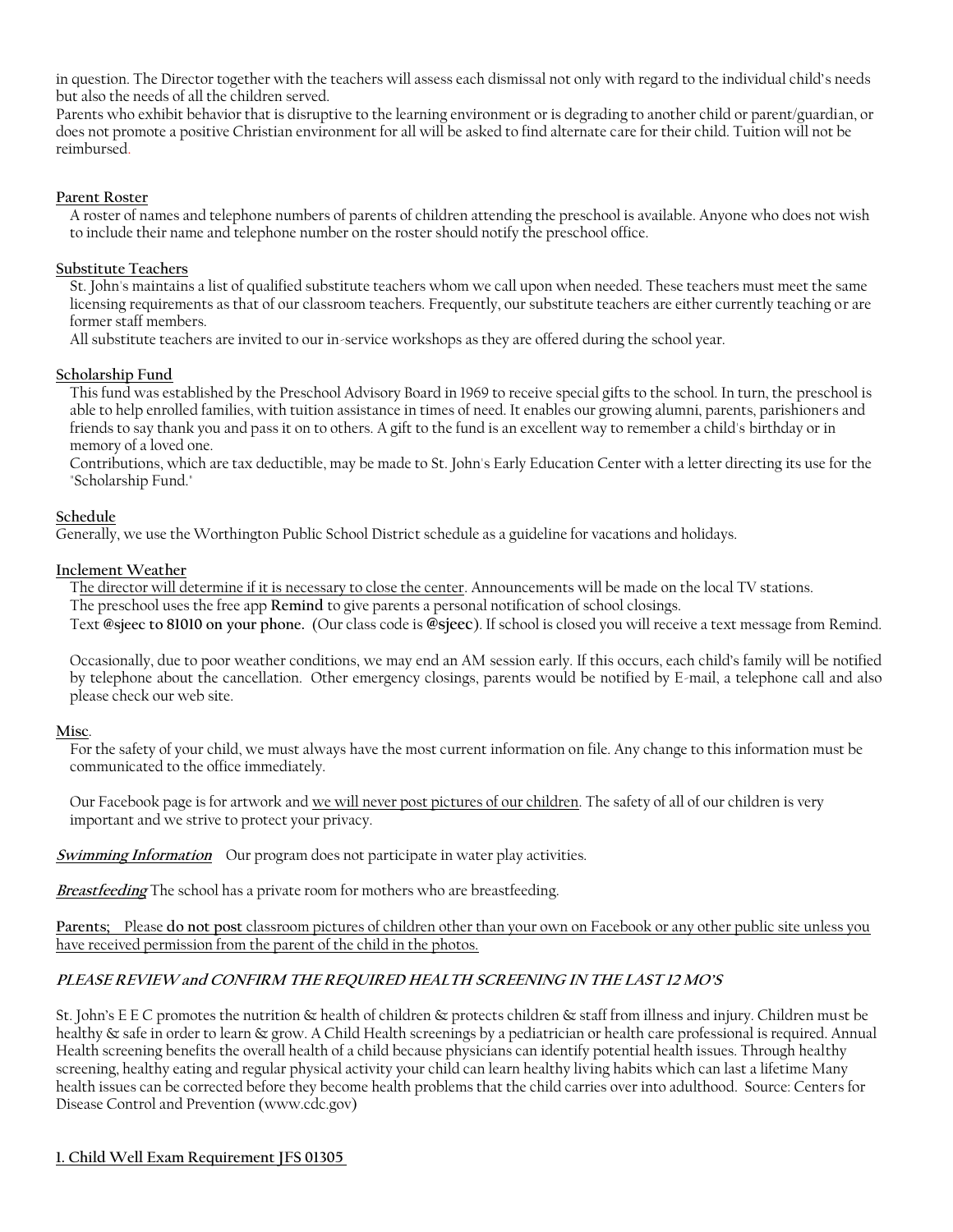The Child Medical Statement JFS 01305 must be on file with St. John's EEC. It must be within 12 months of the start of your child's first day of school and updated when expired.

## **2. Vision Health:**

Vision loss means that a person's eyesight is not corrected to a "normal" level. Vision loss can vary greatly among children and can be caused by many things.

A child with vision loss might:

-close or cover one eye, - squint the eyes or frown, -complain that things are blurry or hard to see

-have trouble reading or doing other close-up work, or hold objects close to eyes in order to see

-blink more than usual or seem cranky when doing close-up work (such as looking at books)

One eye of a child with vision loss could look out or cross. One or both eyes could be watery, and one or both of the child's eyelids could also look red-rimmed, crusted, or swollen.

## **What can I do if I think my child may have vision loss?**

Talk with your child's doctor or nurse. If you or your doctor think there could be a problem, you can take your child to see an ophthalmologist, optometrist, *or other specialist, and you can contact your local early intervention agency (for children under 3) or public school (for children 3 and older).Treating vision problems early may protect your child's sight, and teaching children with severe vision loss how to function as early as possible can help them reach their full potential.* 

## **3. Hearing Health:**

The signs and symptoms of hearing loss are different for each child.

Even if a child has passed a hearing screening before, it is important to look out for the following signs.

Signs in Children

Speech is delayed.

Speech is not clear.

Does not follow directions. This sometimes is mistaken for not paying attention or just ignoring, but could be the result of a partial or complete hearing loss.

Often says, "Huh?"

Turns the TV volume up too high.

All babies should be screened for hearing loss **no later than 1 month of age**. In addition, if you think that an older child might have hearing loss, ask the child's doctor for a hearing screening as soon as possible. If a child does not pass a hearing screening, ask the child's doctor for a **full hearing test** as soon as possible. If a child has hearing loss, talk to the child's doctor about **treatment and intervention services**. Hearing loss can affect a child's ability to develop communication, language, and social skills. The earlier children with hearing loss start getting services, the more likely they are to reach their full potential. If you are a parent and you suspect your child has hearing loss, trust your instincts and speak with your child's doctor.

## **A Parent's Guide to Hearing Loss**

*After learning of your child's hearing loss, you may have mixed feelings and many questions[. A Parent's Guide to Hearing Loss](http://www.cdc.gov/ncbddd/hearingloss/parentsguide/index.html) will give you information about hearing loss, communication options, and programs to help you and your child.*

## **4. Blood Lead Poisoning:**

Lead is harmful to your child, slowing physical and mental growth. Old house paint that is chipping or peeling is the most common way that children are exposed. Children under the age of 6 years old are at risk because they are growing so rapidly and because they tend to put their hands or other objects, which may be contaminated with lead dust, into their mouths. Your child may need a lead test & more often if you answer yes to the following questions:

\_Has your child lived in or regularly visited a house built before 1950? (day care center, preschool, babysitter or relative)

\_Has your child lived in or regularly visited a house built before 1978 (lead based paint was banned for residential use) with recent, ongoing or planned

renovation/remodeling?

Has your child had a brother, sister, housemate, or playmate been followed/treated for lead poisoning?

Protecting children from exposure to lead is important to lifelong good health. No safe blood lead level in children has been

identified. Even low levels of lead in blood have been shown to affect IQ, ability to pay attention, and academic achievement. And

effects of lead exposure cannot be corrected.

The goal is to prevent lead exposure to children **before** they are harmed. There are many ways parents can reduce a child's exposure to lead. The most important is stopping children from coming into contact with lead. Lead hazards in a child's environment must be identified and controlled or removed safely.

It is important to determine the construction year of the house or the dwelling where your child spends a large amount of time (e.g., grandparents or daycare). In housing built before 1978, assume that the paint has lead unless tests show otherwise.

*Make sure your child does not have access to peeling paint or chewable surfaces painted with lead-based paint.*

*Children and pregnant women should not be present in housing built before 1978 that is undergoing renovation Regularly wash children's hands and toys.*